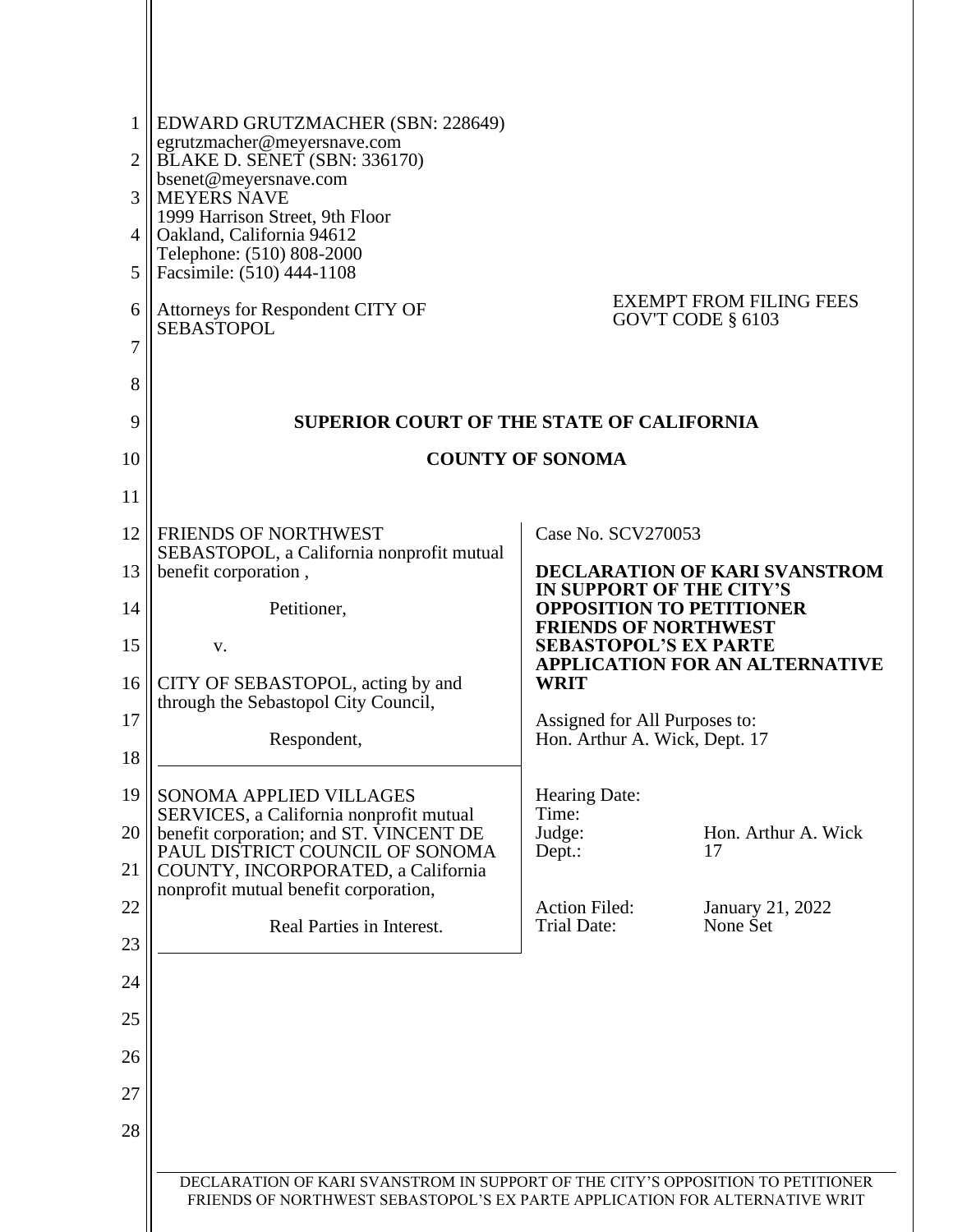1

11

### I, KARI SVANSTROM , declare as follows:

2 3 4 5 6 1. I am the Planning Director of the City of Sebastopol ("City"). I have been the Planning Director since August of 2018. As the Planning Director, I am in charge of the Office of Planning and Research for the City, and am responsible for interpretations of the Zoning Code under the Sebastopol Municipal Code ("SMC"), section 17.400.020.F. I have personal knowledge of the following facts and could and would testify to these facts if called upon to do so.

7 8 9 10 2. As the City' Planning Director, I am very familiar with the homeless problem within the City. I have been requested by the City Manager and City Councilmembers to assist with developing solutions to the issue of homeless encampments on the City's streets, especially Morris Street.

12 13 14 15 16 17 3. As a part of developing these solutions, the City Council's Ad Hoc Committee for the Unhoused ("Committee") asked me to evaluate sites and scenarios for a temporary shelter for homeless persons within the City. One of the sites and scenarios the Committee asked me to evaluate was whether Sonoma Applied Village Services' ("SAVS") could use 845 Gravenstein Highway North ("the Site") to accommodate homeless persons, homeless families and their vehicles (the "Village").

18 19 20 21 22 23 24 4. I subsequently conducted an investigation and analyzed the proposed use of the Site as a temporary homeless shelter. The Site is located in the General Commercial (GC) zoning district. Pursuant to Table 17.25-1, homeless shelters are a permitted use in the General Commercial (GC) zoning district. As defined by SMC section 17.08.100, a "homeless shelter" is a residential facility operated by a provider which provides temporary accommodations to persons or families with low income. Such use may include the provision of meals, counseling and other services, as well as a common area for users of the facility.

25 26 27 28 2 5. I also prepared a memorandum memorializing my findings that the Village would constitute a "homeless shelter" under the Zoning Code and, thus, would be a "permitted use." A true and correct copy of that memorandum is attached hereto as Exhibit 1. Under the City's Zoning Code, "permitted uses" are permitted by right and no application, consideration by the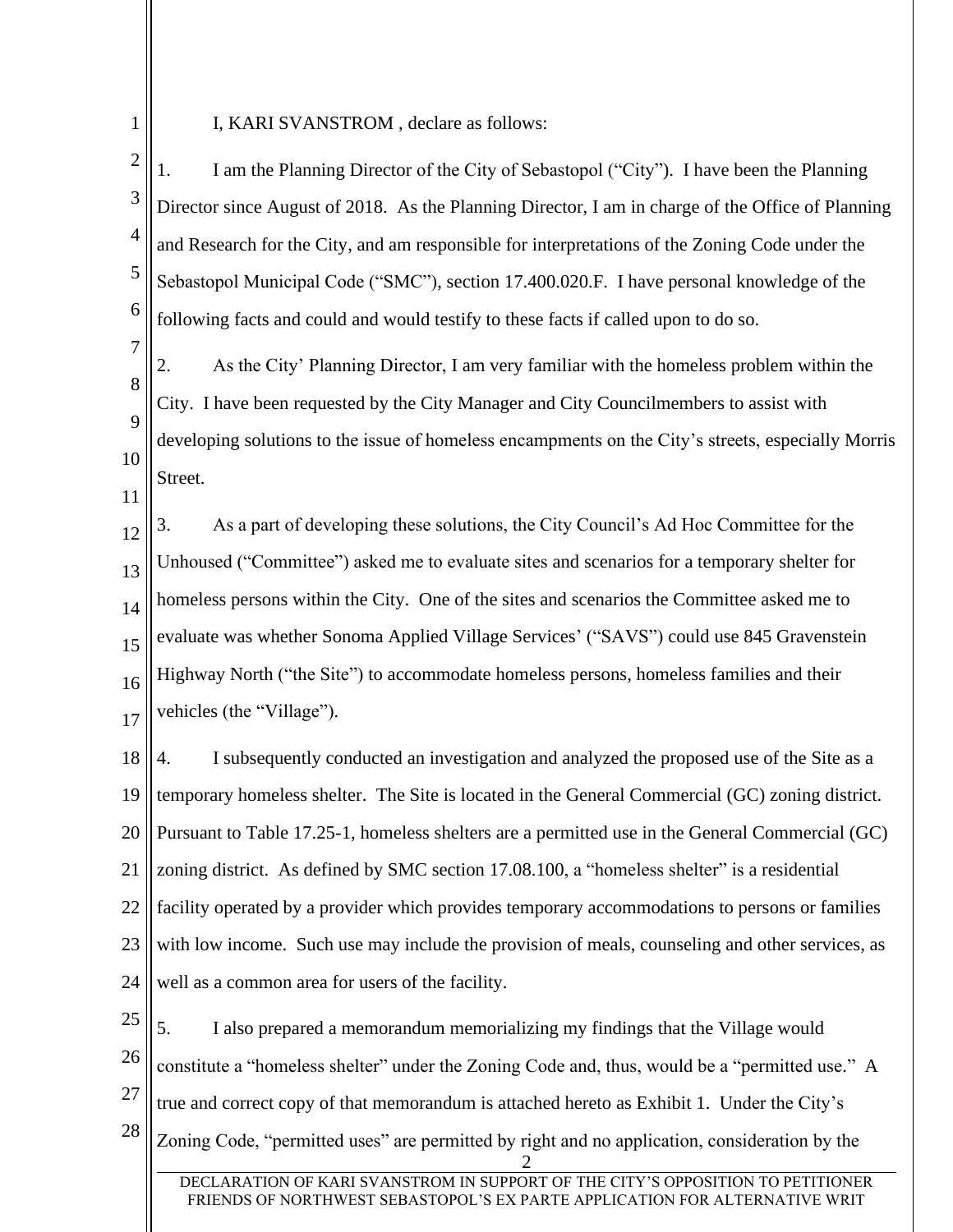1 2 Planning Commission, or public hearing is required before a property owner may use their property for a permitted use.

3 4 5 6 7 8 9 10 11 6. During my investigation, I also found that the Village would likely constitute a homeless shelter according to California law. Cal. Gov. Code § 8698.4(a)(6) defines a homeless shelter as "a facility with overnight sleeping accommodations, the primary purpose of which is to provide temporary shelter for the homeless." Moreover, § 8698.4(a)(6) states that a homeless shelter "shall include a parking lot owned or leased by a city, county, or city and county specifically identified as one allowed for safe parking by homeless and unstably housed individuals." Because the City is paying the fees to lease the parking lot from St. Vincent de Paul to provide temporary shelter to the homeless, I determined that the Site qualified as a homeless shelter under California law.

13 14 15 16 17 18 7. On or about December 8, 2021, I executed and caused to be filed in the County of Sonoma a Notice of Exemption with respect to the temporary use of the Site as a homeless shelter located at 845 Gravenstein Highway North in the City of Sebastopol, County of Sonoma. This Notice of Exemption was based upon my review of the SAVS proposal, the applicable zoning laws and the Resolution by the City proclaiming the existence of a local homeless emergency. A true and correct copy of the Notice of Exemption executed by me is attached as Exhibit 2.

12

19 20 21 22 23 24 25 26 27 8. The Notice of Exemption is based upon my determination of the following: The homeless shelter is a ministerial project as a permitted use in the Site's zoning district. The project is further exempt under Cal. Gov. Code § 8698.4 as the City declared a shelter crisis in the form of its Resolution proclaiming the existence of a shelter crisis. The City further declared local homeless emergency consistent with Cal. Gov. Code § 8558 and 8630 in the form of a Resolution declaring the existence of a local homeless emergency. The project is exempt under Title 14 Cal. Code Regs. ("CCR") §§ 15378 and 15301 of the California Environmental Quality Act ("CEQA"), as no permanent structures will be constructed on the site, and the area used for parking the vehicles is an existing parking lot.

28 3 9. I have reviewed the Verified Petition for Writ of Administrative Mandamus ("Petition")

**DECLARATION** FRIENDS OF NORTHWEST SEBASTOPOL'S EX PARTE APPLICATION FOR ALTERNATIVE WRIT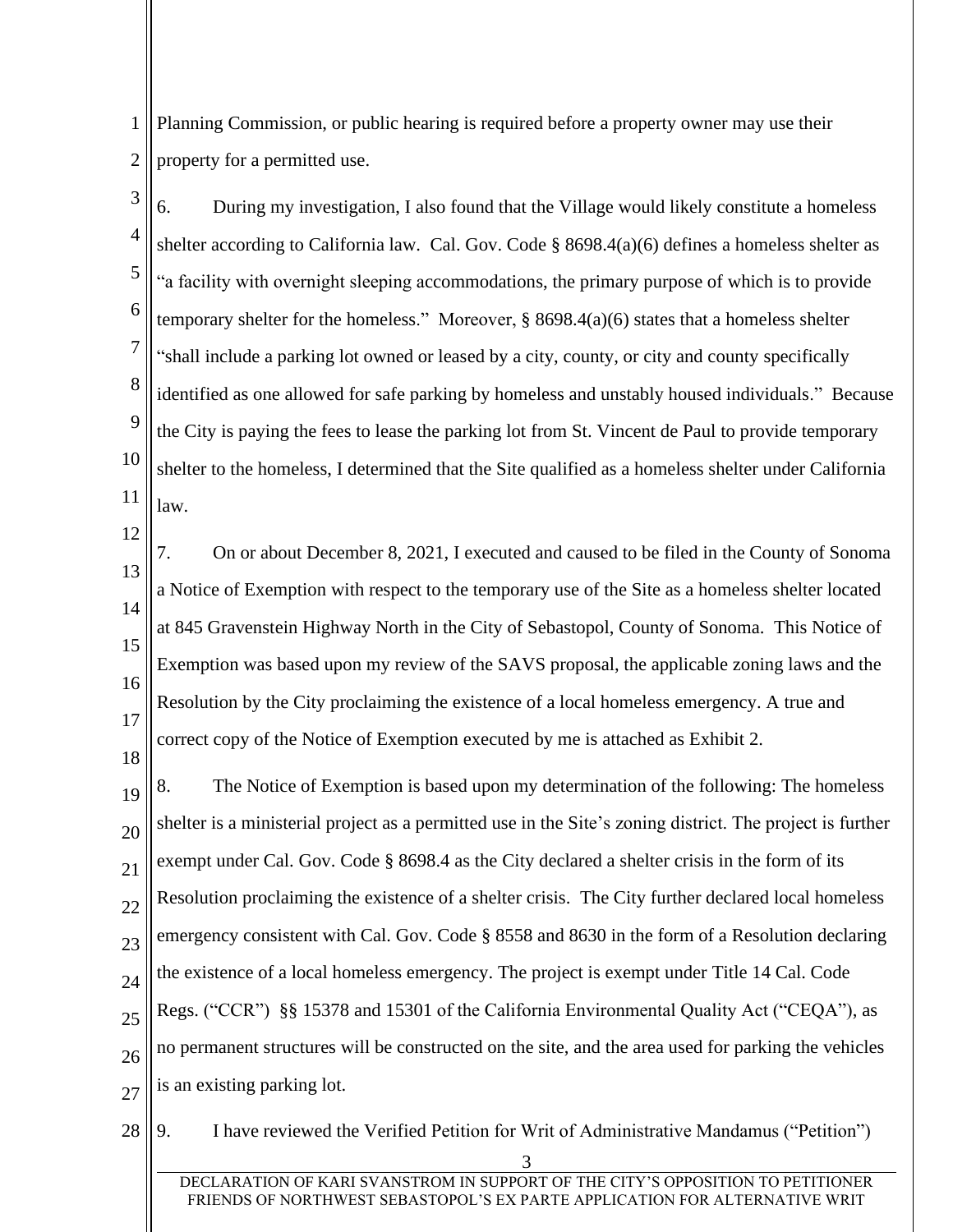1 2 and Petitioner's argument that the SMC prohibits "residing" in recreational vehicles anywhere in the City. This is, in my opinion, an incorrect interpretation of the Zoning Code.

3 4 5 6 7 8 9 10 11 12 13 10. The City allows persons to reside in RVs on private property in various circumstances including as temporary dwellings under § 17.08.060. In addition, residing in RVs may be allowed as "temporary care" units under SMC §§ 17.08.121 and 17.22.010. Moreover, the homeless individuals at the Site will be living in a homeless shelter as opposed to RVs based on City Ordinance 17.08.100. This City Ordinance defines a homeless shelter as a residential facility operated by a provider which provides temporary accommodations to persons or families with low income. The vehicles at the Site are not fully functional dwelling units. At the Site, SAVS will be providing meals, community areas, showers and bathrooms and other facilities (including provisions for water and sewer). The Site will be operated for a limited time frame to accommodate persons and families who are currently homeless, thereby qualifying as homeless shelter under §17.08.100.

14

15 16 17 18 19 20 11. As Planning Director I have previously determined that the City can permit temporary dwellings and other similar temporary shelter accommodations (shelter accommodations that do not meet the definition of a dwelling unit, such as trailers/RVs, etc.) in the City through the Temporary Use Permit Process, as authorized by SMC section 17.430.010. This determination was previously utilized to permit two "Conestoga hut" shelters at the Community Church (1000 Gravenstein Hwy North), as approved by the Planning Commission on July 27, 2021 (Planning file 2021-030).

21

22 23 24 25 26 27 28 12. Similarly, the City approved two RV pad and utility connections and these units were permitted/installed at 6665 Sebastopol Avenue (the City-owned "Park Village Mobile Home" site) October 2, 2018. In this instance, the land is Zoned both Mobile Home Park (RMH) and Downtown Core (CD), both of which allow such a use with a Use Permit for such a use (either as Temporary Dwellings in the RMH Zoning District, or Temporary Use in the Downtown Core zone). However, in this instance, a use permit was not required as the City declared a Shelter Crisis on October 2, 2018 (City Council Resolution 6213) prior to authorizing staff to submit the

4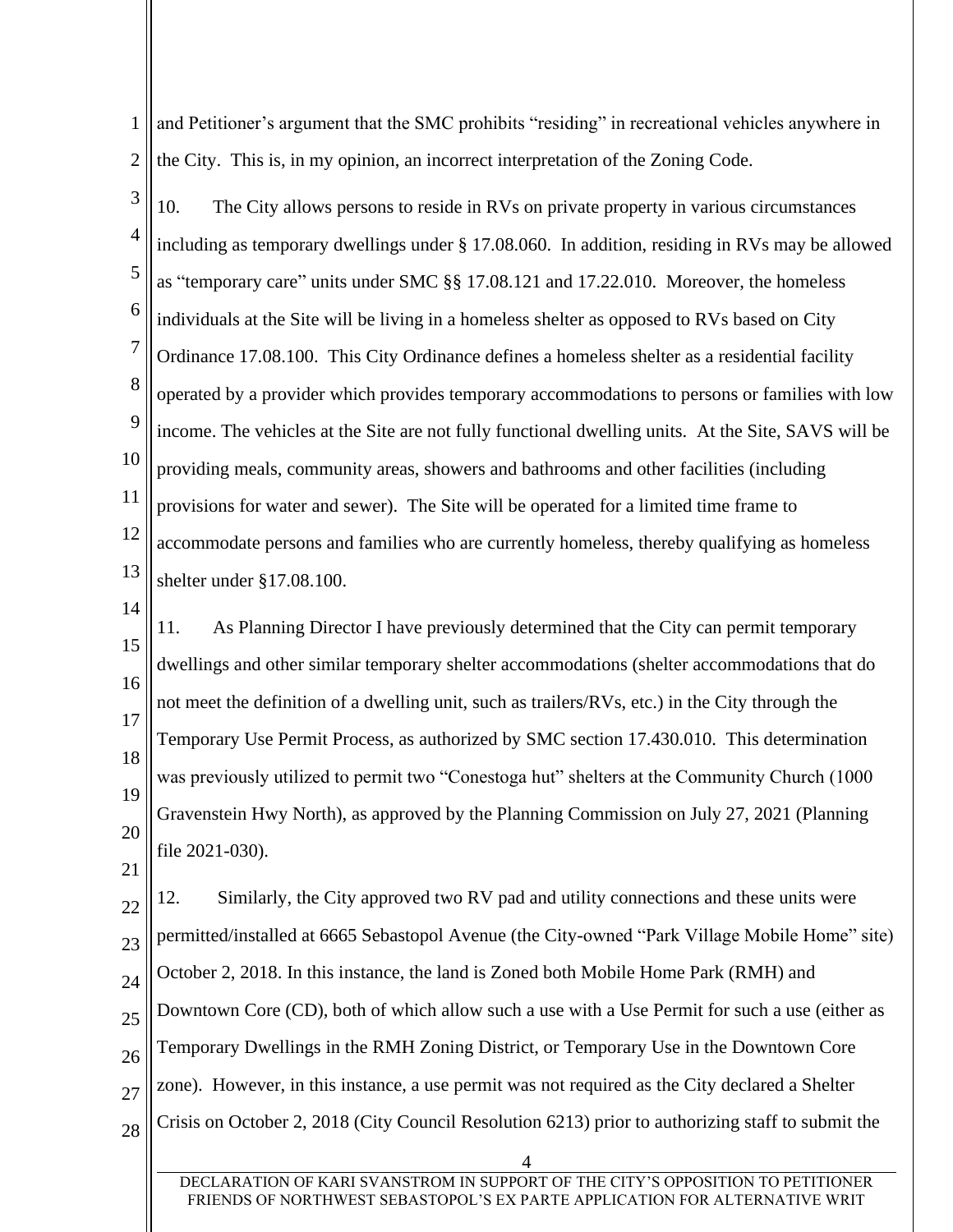| 1    RV project application on January 15, 2019 (Resolution 6221), which authorized the City to take |
|------------------------------------------------------------------------------------------------------|
| $2$ such actions.                                                                                    |

| $\mathfrak{Z}$  | 13.<br>The City also allows the use of RVs under SMC section 17.48.030(H), in the event of    |  |  |  |
|-----------------|-----------------------------------------------------------------------------------------------|--|--|--|
| 4               | implementing a Recovery Combining District zoning. This zoning can be implemented in the case |  |  |  |
| 5               | of a declared emergency/disaster or emergency situation.                                      |  |  |  |
| 6               | I declare under penalty of perjury under the laws of the State of California that the         |  |  |  |
| 7               | foregoing is true and correct. Executed on February 1, 2022 at Sebastopol, California.        |  |  |  |
| 8               |                                                                                               |  |  |  |
| 9               |                                                                                               |  |  |  |
| 10              |                                                                                               |  |  |  |
| 11              | <b>KARI SVANSTROM</b><br>Planning Director at CITY OF SEBASTOPOL                              |  |  |  |
| 12              | 5049476.4                                                                                     |  |  |  |
| 13              |                                                                                               |  |  |  |
| 14              |                                                                                               |  |  |  |
| 15              |                                                                                               |  |  |  |
| 16              |                                                                                               |  |  |  |
| 17              |                                                                                               |  |  |  |
| 18              |                                                                                               |  |  |  |
| 19              |                                                                                               |  |  |  |
| 20              |                                                                                               |  |  |  |
| 21              |                                                                                               |  |  |  |
| 22              |                                                                                               |  |  |  |
| 23              |                                                                                               |  |  |  |
| 24              |                                                                                               |  |  |  |
| 25              |                                                                                               |  |  |  |
| 26              |                                                                                               |  |  |  |
| $\overline{27}$ |                                                                                               |  |  |  |
| 28              |                                                                                               |  |  |  |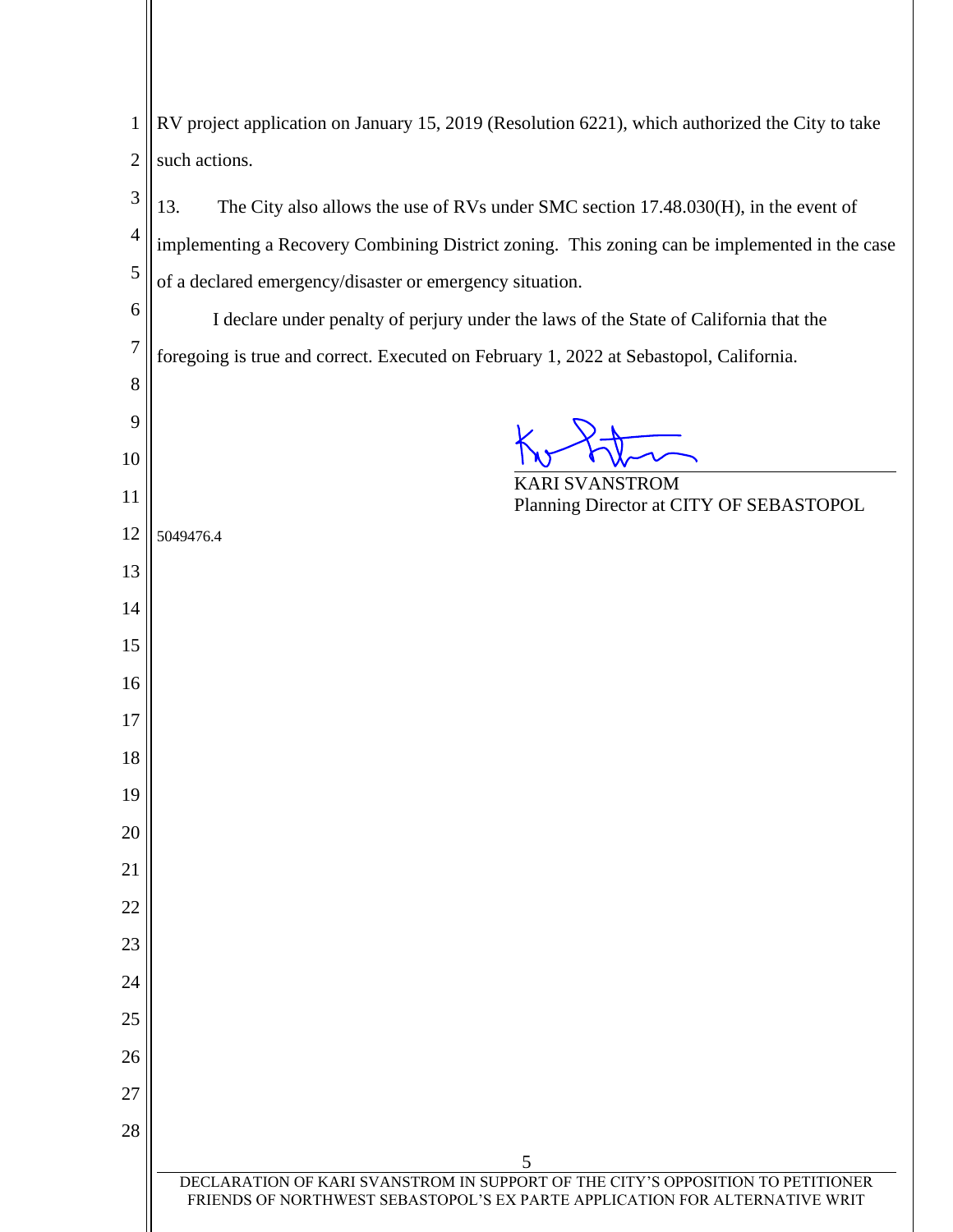

Date: November 18, 2021 To: Larry McLaughlin, City Attorney; Ed Gruetzmacher, of Counsel From: Kari Svanstrom, Planning Director Subject: Zoning Analysis for 845 Gravenstein Hwy N

The referenced site was formerly occupied by "Amerigas" company as a propane distribution site. It has been vacant for a number of years. There is a small (600-700 Square Foot) commercial structure built in the 1950's on the site which would need to be removed due to safety concerns. Otherwise, the site is flat and much to it has been used for parking of vehicles in the past.

### Site Description/considerations:

- o .95 acres, larger than .5 acre minimum, allows for some separation to sensitive adjoining uses.
- $\circ$  Residential nearby Proximity to homes (one home to the rear in County, and homes to north/behind convenience store, in city limits)
- o Charter School proximity
- o No water, has sewer, likely has electrical
- o Site has sewer, does not appear to have water
- $\circ$  Haz mat Healdsburg Fire did inspect a few years ago, found no hazards (City of Sebastopol contracts with Healdsburg fire for certain hazard inspections and review). AmeriGas parking/storage site clear from any groundwater contamination and no further testing required.
- $\circ$  Existing building needs to be removed due to safety concerns. The concrete building would require a Phase 1 Demo Permit with a lead and asbestos test.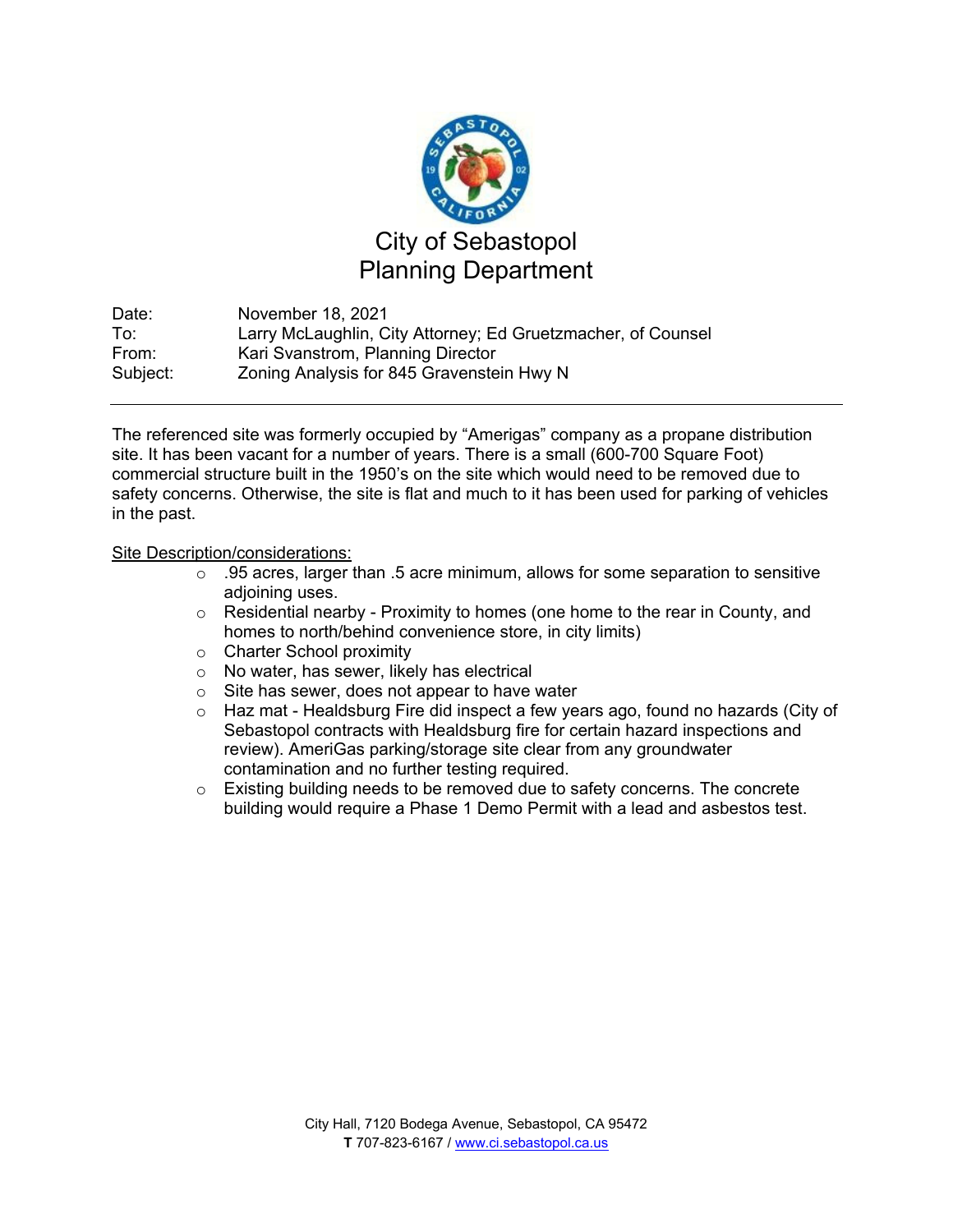# Zoning:

The site is located in the General Commercial (GC) zoning district, which allows Homeless Shelters (defined below) as a permitted use.

| Use                                                                                                           | CO                       | CG        | CD          | м | <b>OLM</b>               | <b>CM</b>                |
|---------------------------------------------------------------------------------------------------------------|--------------------------|-----------|-------------|---|--------------------------|--------------------------|
| Residential/Transient Residential Uses                                                                        |                          |           |             |   |                          |                          |
| Affordable housing projects                                                                                   | P                        | P         | P           | C | C                        | C                        |
| Bed and breakfast inns                                                                                        | C                        | C         | C           |   | ٠                        | -                        |
| Homeless shelter                                                                                              | $\overline{\phantom{a}}$ | P         | C           |   | $\overline{\phantom{a}}$ | -                        |
| Permanent residential uses that are<br>allowed in the R7 District when part of a<br>mixed-use development     | $D^{(6)}$                | $D^{(6)}$ | $D^{(6)}$   | C | C.                       | C                        |
| Permanent residential uses that are<br>allowed in the R7 District when not part<br>of a mixed-use development | C                        | C         | C           | C | C                        | $\mathcal{C}$            |
| Residential, semi-transient                                                                                   | $C^{(7)}$                | C(7)      | C           |   | $\overline{\phantom{a}}$ | $\overline{\phantom{a}}$ |
| Residential, transient                                                                                        | $C^{(7)}$                | C         | $P/C^{(8)}$ | C |                          | C                        |

As defined in our Zoning Ordinance (see below), a homeless shelter is a temporary accommodation, for a limited period of time. Facilities are allowed to have individual rooms, but not fully independent dwelling units. I believe, as proposed, the SAVS 24/7 safe parking for RV program proposed by SAVS would be classified under this definition, as the RVs are not fully functional dwelling units; communal facilities for living will be provided by SAVS; the operation will be for a limited time frame; and, the use of the site will be to accommodate persons and families who are currently homeless.

## Zoning code definitions:

"*Homeless shelter*" means a residential facility operated by a provider which provides temporary accommodations to persons or families with low income for a period of generally not more than six months. Such use may also provide meals, counseling and other services, as well as common area for users of the facility. Such facility may have individual rooms, but is not developed with individual dwelling units.

As an allowed temporary use, and with the Shelter Crisis, I believe a CEQA exemption would be appropriate under several Sections of CEQA Statues and other state legislation, as outlined in prior communications. However, a definite project description needs to be provided, including a site plan and operational model, for this to be appropriately reviewed. This needs to be reviewed by outside counsel prior to making a final determination.

#### Additional Site History:

A project approval was granted in November 2016 for a mixed-use development that included a two-story mixed-use development with commercial uses on the first floor and residential uses (11 units) on the second floor. The first floor was proposed to include three commercial spaces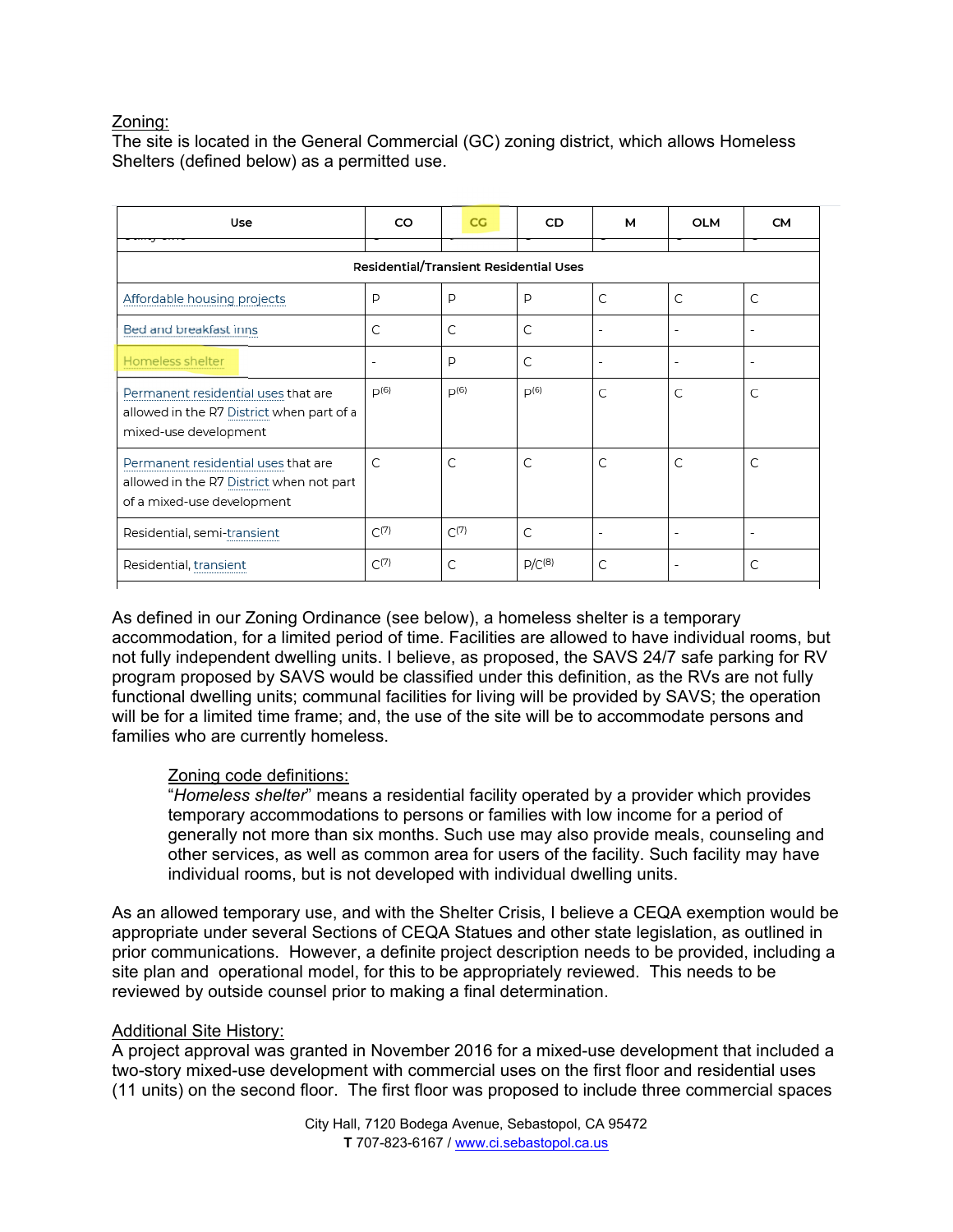for a total of 12,008 square feet and the second floor proposed to have eleven apartments of various sizes for a total of 10,508 square feet. The building proposed total gross floor area of 22,516 square feet. This project received both Design Review approval (with conditions),with a Categorical Exemption under Section 15332: Class 32. This approval has since expired and is no longer valid. In discussions with the property's realtor, the current owner no longer is interested in developing the project that was proposed.

The prior approval did include a Traffic Study, which included analysis of impacts from the mixed use project (both the 13 apartments and the 12,000 SF of commercial space). The estimated number of vehicle trips was for a total of 86 trips for the apartments (estimated at 6.65 each unit) and 532 trips for the commercial uses, for a total of 618 trips (equivalent to 80-90 dwelling units), far greater than would be anticipated by the proposed use.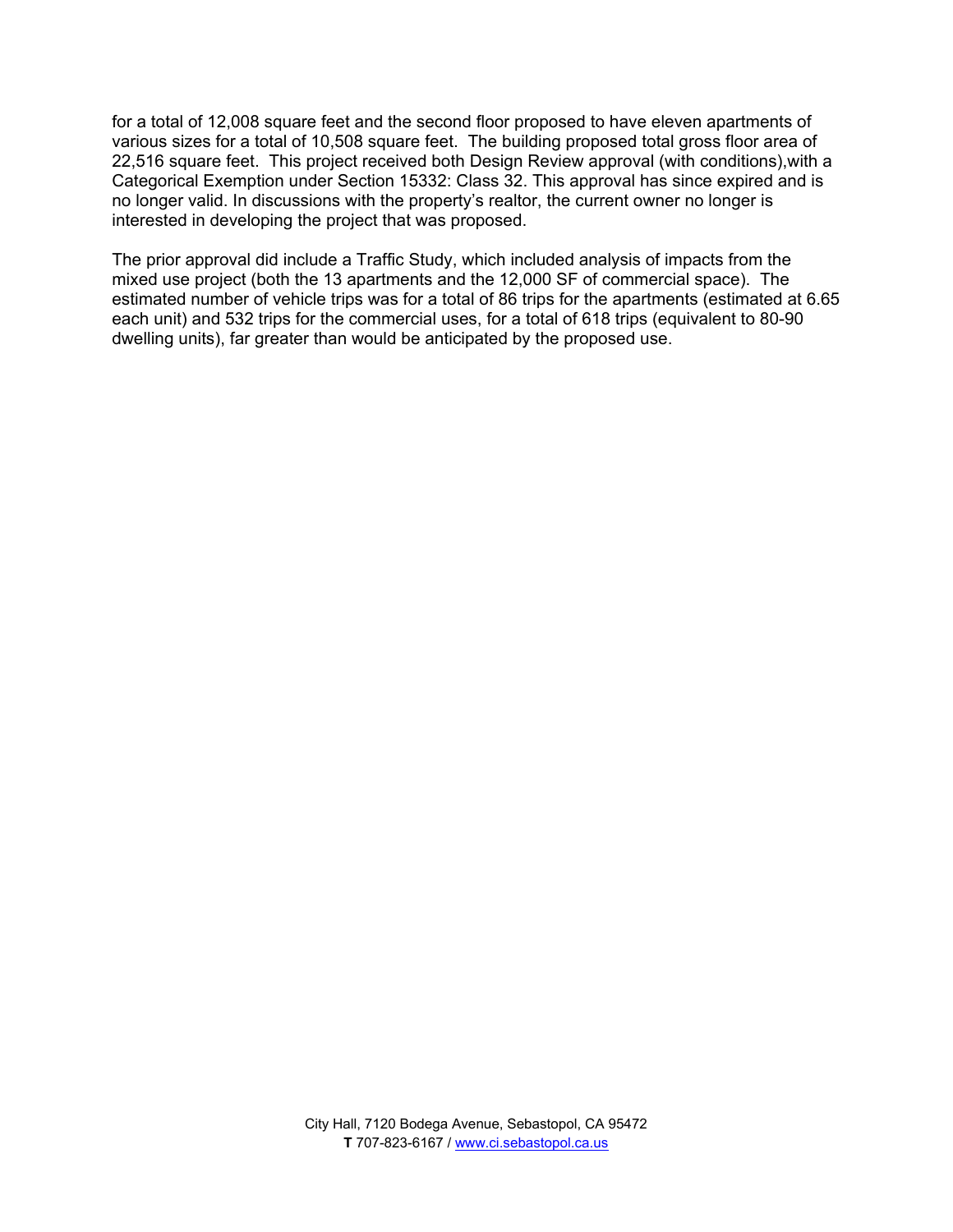# **Print Form**

# **Notice of Exemption**

| <b>Appendix E</b> |  |
|-------------------|--|
|                   |  |

| To: Office of Planning and Research<br>P.O. Box 3044, Room 113                                                                                                       | From: (Public Agency): City of Sebastopol<br>7120 Bodega Ave<br>Sebastopol, CA 95472                                                                                                                                                                                                                                                                                                                                       |  |  |
|----------------------------------------------------------------------------------------------------------------------------------------------------------------------|----------------------------------------------------------------------------------------------------------------------------------------------------------------------------------------------------------------------------------------------------------------------------------------------------------------------------------------------------------------------------------------------------------------------------|--|--|
| Sacramento, CA 95812-3044                                                                                                                                            |                                                                                                                                                                                                                                                                                                                                                                                                                            |  |  |
| <b>County Clerk</b><br>County of: Sonoma                                                                                                                             | (Address)                                                                                                                                                                                                                                                                                                                                                                                                                  |  |  |
| Project Title: Temporary RV Village Pilot Program<br>Project Applicant: City of Sebastopol                                                                           |                                                                                                                                                                                                                                                                                                                                                                                                                            |  |  |
| Project Location - Specific:<br>845 Gravenstein Highway North (State Hwy 116), APN 060-261-030                                                                       |                                                                                                                                                                                                                                                                                                                                                                                                                            |  |  |
| Sebastopol<br>Project Location - City:                                                                                                                               | Project Location - County: Sonoma                                                                                                                                                                                                                                                                                                                                                                                          |  |  |
| Description of Nature, Purpose and Beneficiaries of Project:                                                                                                         |                                                                                                                                                                                                                                                                                                                                                                                                                            |  |  |
|                                                                                                                                                                      | Operation of a temporary 24/7 safe parking program at the site for 20-22 lived-in vehicles for currently<br>homeless persons. The operator, Sonoma Applied Village Services, will provide site management<br>including sanitation, waste management, security, food access, and supportive services.                                                                                                                       |  |  |
| Name of Public Agency Approving Project: City of Sebastopol City Council                                                                                             |                                                                                                                                                                                                                                                                                                                                                                                                                            |  |  |
|                                                                                                                                                                      | Name of Person or Agency Carrying Out Project: Sonoma Applied Village Services (SAVS)                                                                                                                                                                                                                                                                                                                                      |  |  |
| Exempt Status: (check one):                                                                                                                                          |                                                                                                                                                                                                                                                                                                                                                                                                                            |  |  |
| Ministerial (Sec. 21080(b)(1); 15268);<br>⊠<br>Declared Emergency (Sec. 21080(b)(3); 15269(a));<br>□<br>Emergency Project (Sec. 21080(b)(4); 15269(b)(c));<br>◻<br>⊠ | Categorical Exemption. State type and section number: CEQA Sections 15162 and 15183                                                                                                                                                                                                                                                                                                                                        |  |  |
| Statutory Exemptions. State code number: Govt Code 8698.4<br>⊠                                                                                                       |                                                                                                                                                                                                                                                                                                                                                                                                                            |  |  |
| Reasons why project is exempt:                                                                                                                                       |                                                                                                                                                                                                                                                                                                                                                                                                                            |  |  |
|                                                                                                                                                                      | The homeless shelter is a ministerial project as a permitted use in the site's zoning district. The project<br>is further exempt under CA Gov Code 8698.4, as the City declared a Shelter Crisis and a Homeless<br>Crisis. The project is exempt under CEQA Section 15378 and 15301, as no permanent structures will<br>be constructed on the site, and the area used for parking the vehicles is an existing parking lot. |  |  |
| Lead Agency<br>Kari Svanstrom<br>Contact Person:                                                                                                                     | 707-823-6167<br>Area Code/Telephone/Extension:                                                                                                                                                                                                                                                                                                                                                                             |  |  |
| If filed by applicant:<br>1. Attach certified document of exemption finding.<br>Signature                                                                            | 2. Has a Notice of Exemption been filed by the public agency approving the project? $\Box$ Yes $\Box$ No<br>Date: 12/8/21 Title: Planning Director                                                                                                                                                                                                                                                                         |  |  |
| ⊠ Signed by Lead Agency □ Signed by Applicant                                                                                                                        |                                                                                                                                                                                                                                                                                                                                                                                                                            |  |  |
|                                                                                                                                                                      |                                                                                                                                                                                                                                                                                                                                                                                                                            |  |  |
| Authority cited: Sections 21083 and 21110, Public Resources Code.<br>Reference: Sections 21108, 21152, and 21152.1, Public Resources Code.                           | Date Received for filing at OPR: ___________                                                                                                                                                                                                                                                                                                                                                                               |  |  |
| Deva Marie Proto, County Clerk<br>BY: 21<br>Nancy Escobar, Deputy Clerk                                                                                              | This notice was posted on 12/08/2021<br>and will remain posted for a period of thirty days<br>through 01/08/2022                                                                                                                                                                                                                                                                                                           |  |  |

Doc No.49-12082021-512